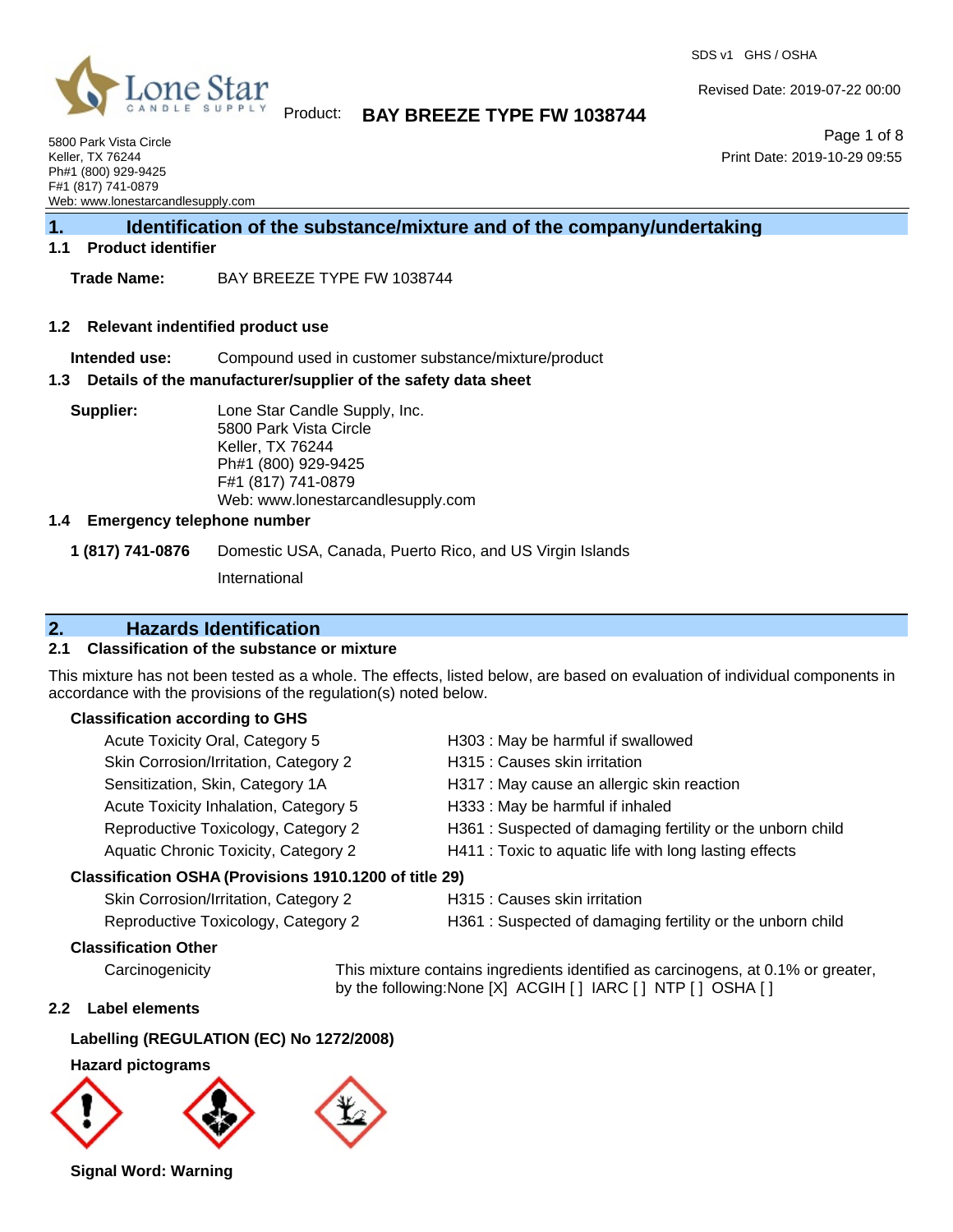

5800 Park Vista Circle Keller, TX 76244 Ph#1 (800) 929-9425 F#1 (817) 741-0879 Web: www.lonestarcandlesupply.com Revised Date: 2019-07-22 00:00

Product: **BAY BREEZE TYPE FW 1038744**

Page 2 of 8 Print Date: 2019-10-29 09:55

| <u>vved.</u> www.ionestarcandesupply.com |                                                                          |
|------------------------------------------|--------------------------------------------------------------------------|
| <b>Hazard statments</b>                  |                                                                          |
| H <sub>303</sub>                         | May be harmful if swallowed                                              |
| H315                                     | Causes skin irritation                                                   |
| H317                                     | May cause an allergic skin reaction                                      |
| H <sub>319</sub>                         | Causes serious eye irritation                                            |
| H333                                     | May be harmful if inhaled                                                |
| H361                                     | Suspected of damaging fertility or the unborn child                      |
| H411                                     | Toxic to aquatic life with long lasting effects                          |
| <b>Precautionary Statements</b>          |                                                                          |
| <b>Prevention:</b>                       |                                                                          |
| P <sub>201</sub>                         | Obtain special instructions before use                                   |
| P202                                     | Do not handle until all safety precautions have been read and understood |
| P <sub>264</sub>                         | Wash hands thoroughly after handling                                     |
| P272                                     | Contaminated work clothing should not be allowed out of the workplace    |
| P273                                     | Avoid release to the environment                                         |
| P281                                     | Use personal protective equipment as required                            |
| <b>Response:</b>                         |                                                                          |
| P302 + P352                              | IF ON SKIN: Wash with soap and water                                     |
| $P304 + P312$                            | IF INHALED: Call a POISON CENTER or doctor/physician if you feel unwell  |
| $P308 + P313$                            | IF exposed or concerned: Get medical advice/attention                    |
| P312                                     | Call a POISON CENTER or doctor/physician if you feel unwell              |
| $P333 + P313$                            | If skin irritation or a rash occurs: Get medical advice/attention        |
| P362                                     | Take off contaminated clothing and wash before reuse                     |
| P363                                     | Wash contaminated clothing before reuse                                  |
| P391                                     | <b>Collect Spillage</b>                                                  |
| <b>Other Hazards</b><br>2.3              |                                                                          |

#### **no data available**

## **3. Composition/Information on Ingredients**

### **3.1 Mixtures**

This product is a complex mixture of ingredients, which contains among others the following substance(s), presenting a health or environmental hazard within the meaning of the UN Globally Harmonized System of Classification and Labeling of Chemicals (GHS):

| CAS#<br>Ingredient       | EC#                                | Conc.<br>Range | <b>GHS Classification</b>           |
|--------------------------|------------------------------------|----------------|-------------------------------------|
| 118-58-1                 | 204-262-9                          | $5 - 10 \%$    | H303; H317; H320; H401; H412        |
| <b>Benzyl Salicylate</b> |                                    |                |                                     |
| $80 - 54 - 6$            | 201-289-8                          | $2 - 5%$       | H227; H302; H315; H317; H361; H401; |
|                          | <b>Butylphenyl Methylpropional</b> |                | H412                                |
| 24851-98-7               | 246-495-9                          | $2 - 5%$       | H402                                |
|                          | Methyldihydrojasmonate             |                |                                     |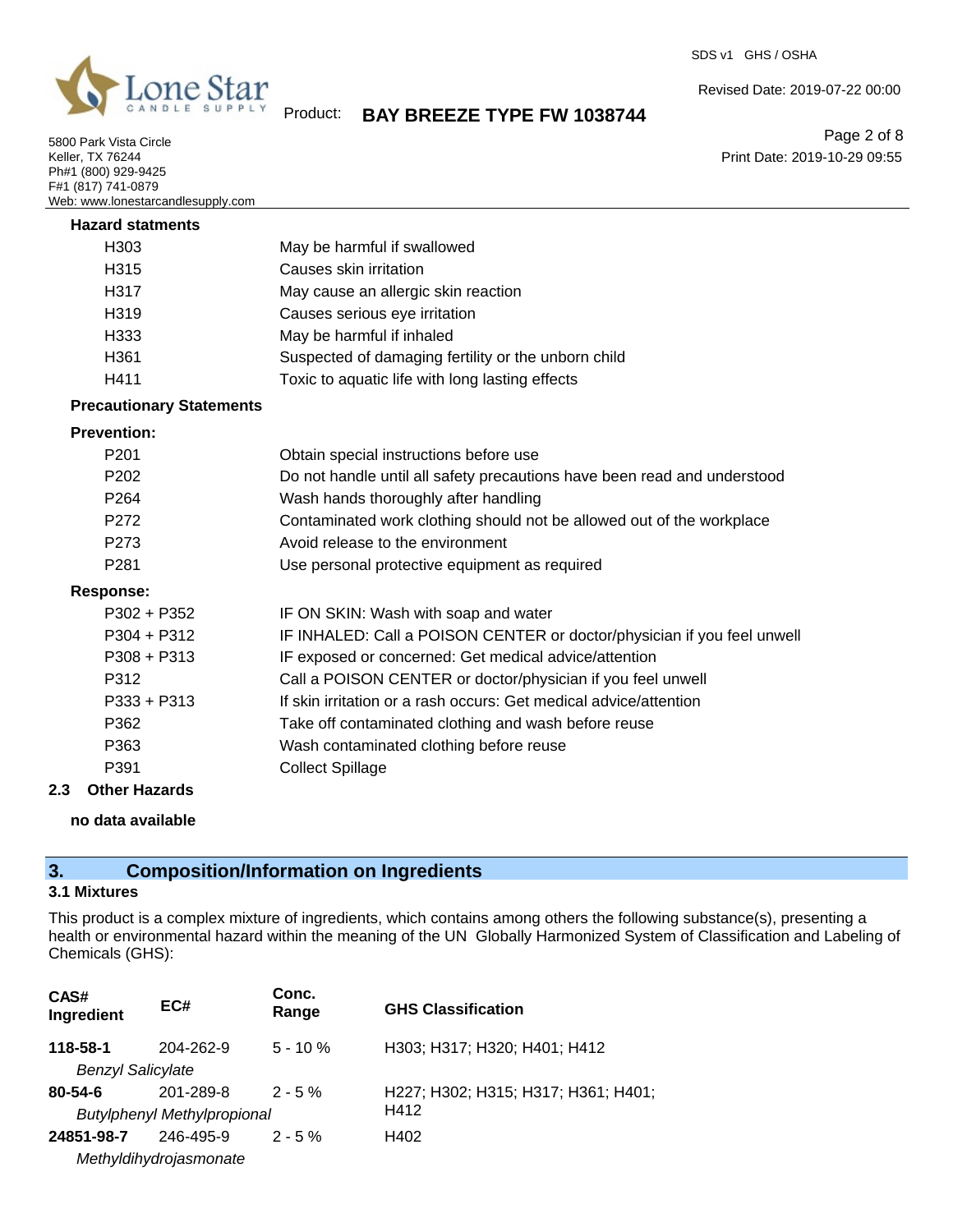

5800 Park Vista Circle Keller, TX 76244 Ph#1 (800) 929-9425 F#1 (817) 741-0879

SDS v1 GHS / OSHA

Revised Date: 2019-07-22 00:00

Product: **BAY BREEZE TYPE FW 1038744**

Page 3 of 8 Print Date: 2019-10-29 09:55

| $\overline{CAS#}$<br>Ingredient | Web: www.lonestarcandlesupply.com<br>EC# | Conc.<br>Range                                           | <b>GHS Classification</b>                                                                   |
|---------------------------------|------------------------------------------|----------------------------------------------------------|---------------------------------------------------------------------------------------------|
| 101-86-0                        | 202-983-3                                | $2 - 5%$                                                 | H303; H316; H317; H400; H411                                                                |
|                                 | Hexyl cinnamaldehyde                     |                                                          |                                                                                             |
| 5989-27-5                       | 227-813-5                                | $2 - 5%$                                                 | H226; H304; H315; H317; H400; H410                                                          |
| Limonene                        |                                          |                                                          |                                                                                             |
| 1222-05-5                       | 214-946-9                                | $1 - 2%$                                                 | H316; H400; H410                                                                            |
|                                 | Hexamethylindanopyran                    |                                                          |                                                                                             |
| 31906-04-4                      | 250-863-4                                | $1 - 2%$                                                 | H317; H402                                                                                  |
|                                 |                                          | Hydroxyisohexyl 3-cyclohexene carboxaldehyde             |                                                                                             |
| 103-95-7                        | 203-161-7                                | $1 - 2%$                                                 | H227; H303; H315; H317; H401; H412                                                          |
|                                 | Cyclamen Aldehyde                        |                                                          |                                                                                             |
| 78-70-6                         | 201-134-4                                | $1 - 2%$                                                 | H227; H303; H315; H317; H319; H402                                                          |
| Linalool                        |                                          |                                                          |                                                                                             |
| $60 - 12 - 8$                   | 200-456-2                                | $1 - 2%$                                                 | H302; H313; H316; H319                                                                      |
| phenethyl alcohol               |                                          |                                                          |                                                                                             |
| 65405-77-8                      | 265-745-8                                | $1 - 2%$                                                 | H400                                                                                        |
|                                 | cis-3-Hexenyl salicylate                 |                                                          |                                                                                             |
| 140-11-4                        | 205-399-7                                | $1 - 2%$                                                 | H303; H401; H412                                                                            |
| Benzyl acetate                  |                                          |                                                          |                                                                                             |
| 66068-84-6                      | 266-100-3                                | $1 - 2%$                                                 | H315; H401; H411                                                                            |
|                                 |                                          | Isocamphenyl cyclohexanol (mixed isomers)                |                                                                                             |
| 1205-17-0                       | 214-881-6                                | $0.1 - 1.0 %$                                            | H303; H317; H361; H401; H411                                                                |
|                                 |                                          | a-Methyl-1,3-benzodioxole-5-propionaldehyde              |                                                                                             |
|                                 |                                          | See Section 16 for full text of GHS classification codes |                                                                                             |
|                                 |                                          |                                                          | See Section 16 for full text of GHS classification codes which where not shown in section 2 |

Total Hydrocarbon Content  $(% \mathcal{O}_{N})$  = 2.67

| <b>First Aid Measures</b><br>4.                                                   |                                                                                                               |
|-----------------------------------------------------------------------------------|---------------------------------------------------------------------------------------------------------------|
| <b>Description of first aid measures</b><br>4.1                                   |                                                                                                               |
| Inhalation:                                                                       | Remove from exposure site to fresh air and keep at rest.<br>Obtain medical advice.                            |
| Eye Exposure:                                                                     | Flush immediately with water for at least 15 minutes.<br>Contact physician if symptoms persist.               |
| <b>Skin Exposure:</b>                                                             | Remove contaminated clothes. Wash thoroughly with water (and soap).<br>Contact physician if symptoms persist. |
| Ingestion:                                                                        | Rinse mouth with water and obtain medical advice.                                                             |
| Most important symptoms and effects, both acute and delayed<br>4.2                |                                                                                                               |
| Symptoms:                                                                         | no data available                                                                                             |
| <b>Risks:</b>                                                                     | Refer to Section 2.2 "Hazard Statements"                                                                      |
| Indication of any immediate medical attention and special treatment needed<br>4.3 |                                                                                                               |
| Treatment:                                                                        | Refer to Section 2.2 "Response"                                                                               |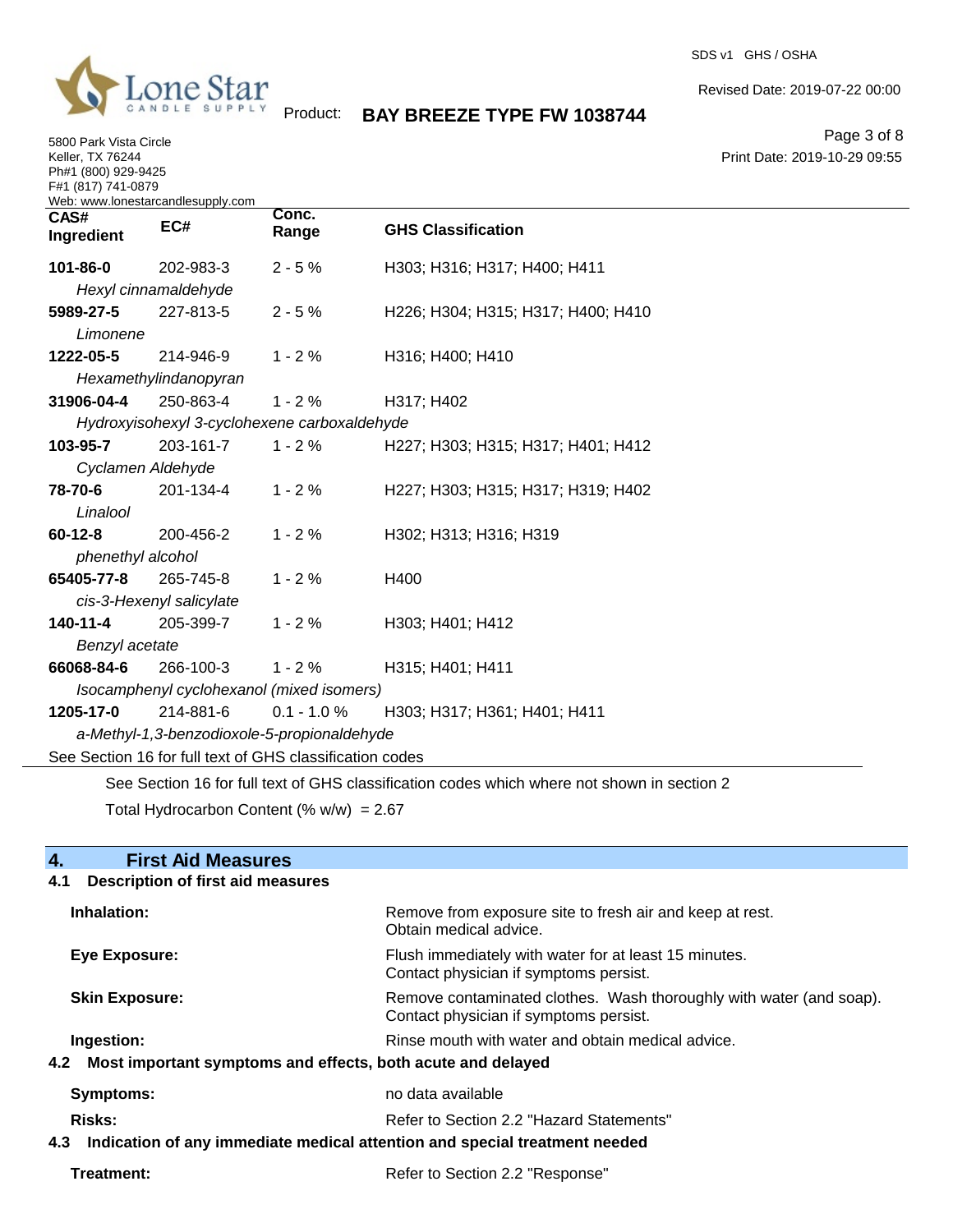

SDS v1 GHS / OSHA

Revised Date: 2019-07-22 00:00

5800 Park Vista Circle Keller, TX 76244 Ph#1 (800) 929-9425 F#1 (817) 741-0879 Web: www.lonestarcandlesupply.com

## Product: **BAY BREEZE TYPE FW 1038744**

Page 4 of 8 Print Date: 2019-10-29 09:55

| 5.<br><b>Fire-Fighting measures</b><br><b>Extinguishing media</b><br>5.1 |                                          |  |  |
|--------------------------------------------------------------------------|------------------------------------------|--|--|
|                                                                          |                                          |  |  |
| Suitable:                                                                | Carbon dioxide (CO2), Dry chemical, Foam |  |  |
| <b>Unsuitable</b><br>Do not use a direct water jet on burning material   |                                          |  |  |
| Special hazards arising from the substance or mixture<br>$5.2^{\circ}$   |                                          |  |  |
| During fire fighting:                                                    | Water may be ineffective                 |  |  |
| <b>Advice for firefighters</b><br>5.3                                    |                                          |  |  |
| <b>Further information:</b>                                              | Standard procedure for chemical fires    |  |  |

#### **6. Accidental Release Measures**

### **6.1 Personal precautions, protective equipment and emergency procedures**

Avoid inhalation and contact with skin and eyes. A self-contained breathing apparatus is recommended in case of a major spill.

#### **6.2 Environmental precautions**

Keep away from drains, soil, and surface and groundwater.

#### **6.3 Methods and materials for containment and cleaning up**

Clean up spillage promptly. Remove ignition sources. Provide adequate ventilation. Avoid excessive inhalation of vapors. Gross spillages should be contained by use of sand or inert powder and disposed of according to the local regulations.

#### **6.4 Reference to other sections**

Not Applicable

### **7. Handling and Storage**

#### **7.1 Precautions for safe handling**

Apply according to good manufacturing and industrial hygiene practices with proper ventilation. Do not drink, eat or smoke while handling. Respect good personal hygiene.

#### **7.2 Conditions for safe storage, including any incompatibilities**

Store in a cool, dry and ventilated area away from heat sources and protected from light in tightly closed original container. Avoid uncoated metal container. Keep air contact to a minimum.

#### **7.3 Specific end uses**

No information available

### **8. Exposure Controls/Personal Protection**

#### **8.1 Control parameters**

**Exposure Limits: Component** ACGIH

**140-11-4** *Benzyl acetate* 10

TWA ppm STEL ppm TWA ppm STEL ppm ACGIH OSHA OSHA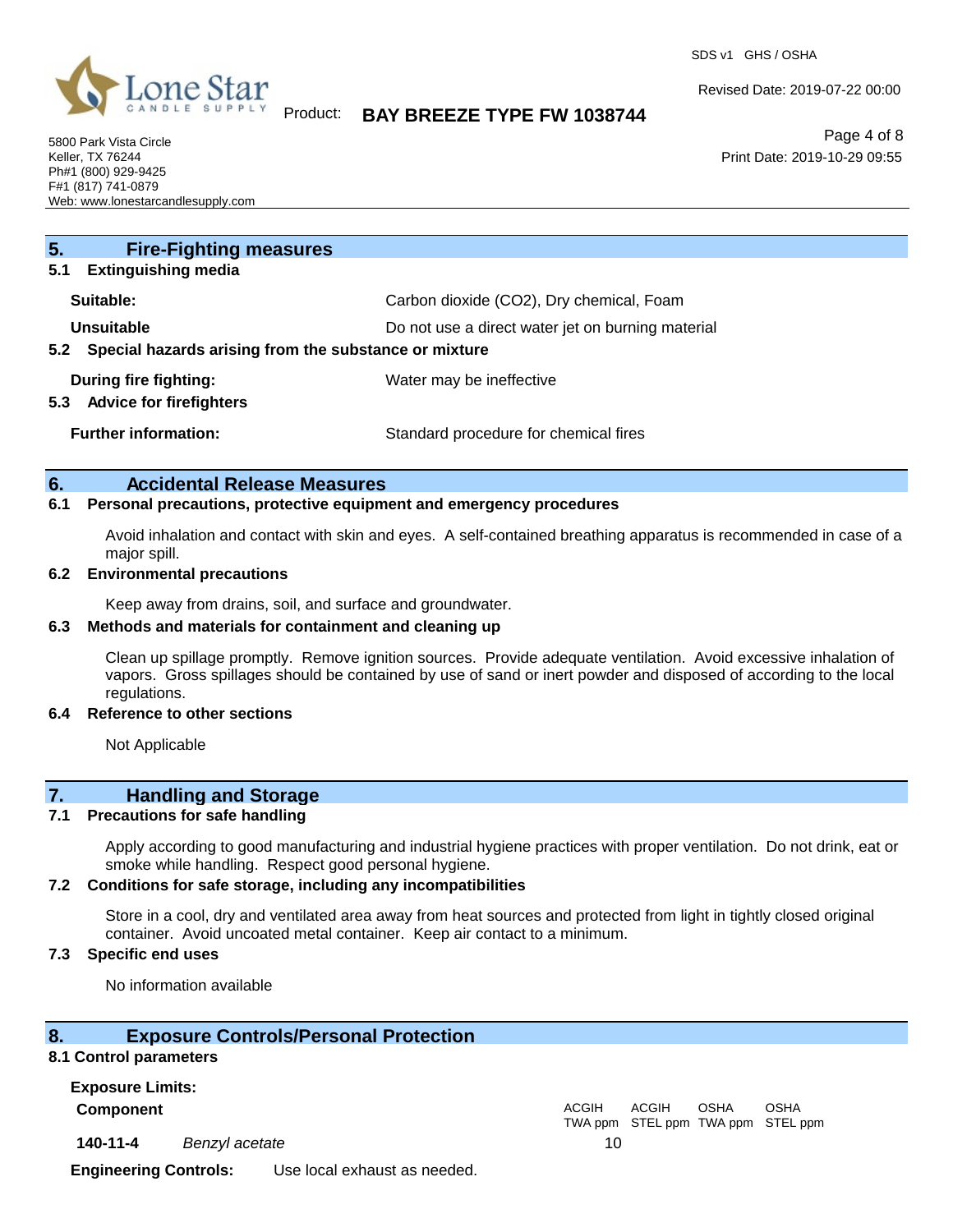

5800 Park Vista Circle Keller, TX 76244 Ph#1 (800) 929-9425 F#1 (817) 741-0879 Web: www.lonestarcandlesupply.com SDS v1 GHS / OSHA

Revised Date: 2019-07-22 00:00

Page 5 of 8 Print Date: 2019-10-29 09:55

#### **8.2 Exposure controls - Personal protective equipment**

| Eye protection:                | Tightly sealed goggles, face shield, or safety glasses with brow guards and side shields, etc.<br>as may be appropriate for the exposure |
|--------------------------------|------------------------------------------------------------------------------------------------------------------------------------------|
| <b>Respiratory protection:</b> | Avoid excessive inhalation of concentrated vapors. Apply local ventilation where appropriate.                                            |
| <b>Skin protection:</b>        | Avoid Skin contact. Use chemically resistant gloves as needed.                                                                           |

## **9. Physical and Chemical Properties**

#### **9.1 Information on basic physical and chemical properties**

| Appearance:                  | Liquid                          |
|------------------------------|---------------------------------|
| Odor:                        | Conforms to Standard            |
| Color:                       | Colorless to Yellow Tint (G0-1) |
| <b>Viscosity:</b>            | Liquid                          |
| <b>Freezing Point:</b>       | Not determined                  |
| <b>Boiling Point:</b>        | Not determined                  |
| <b>Melting Point:</b>        | Not determined                  |
| <b>Flashpoint (CCCFP):</b>   | >200 F (93.33 C)                |
| <b>Auto flammability:</b>    | Not determined                  |
| <b>Explosive Properties:</b> | None Expected                   |
| <b>Oxidizing properties:</b> | None Expected                   |
| Vapor Pressure (mmHg@20 C):  | 0.0306                          |
| %VOC:                        | 0.03                            |
| Specific Gravity @ 25 C:     | 0.9454                          |
| Density @ 25 C:              | 0.9424                          |
| Refractive Index @ 20 C:     | 1.4708                          |
| Soluble in:                  | Oil                             |

## **10. Stability and Reactivity**

| 10.1 Reactivity                         | None                                               |
|-----------------------------------------|----------------------------------------------------|
| <b>10.2 Chemical stability</b>          | Stable                                             |
| 10.3 Possibility of hazardous reactions | None known                                         |
| <b>10.4 Conditions to avoid</b>         | None known                                         |
| 10.5 Incompatible materials             | Strong oxidizing agents, strong acids, and alkalis |
| 10.6 Hazardous decomposition products   | None known                                         |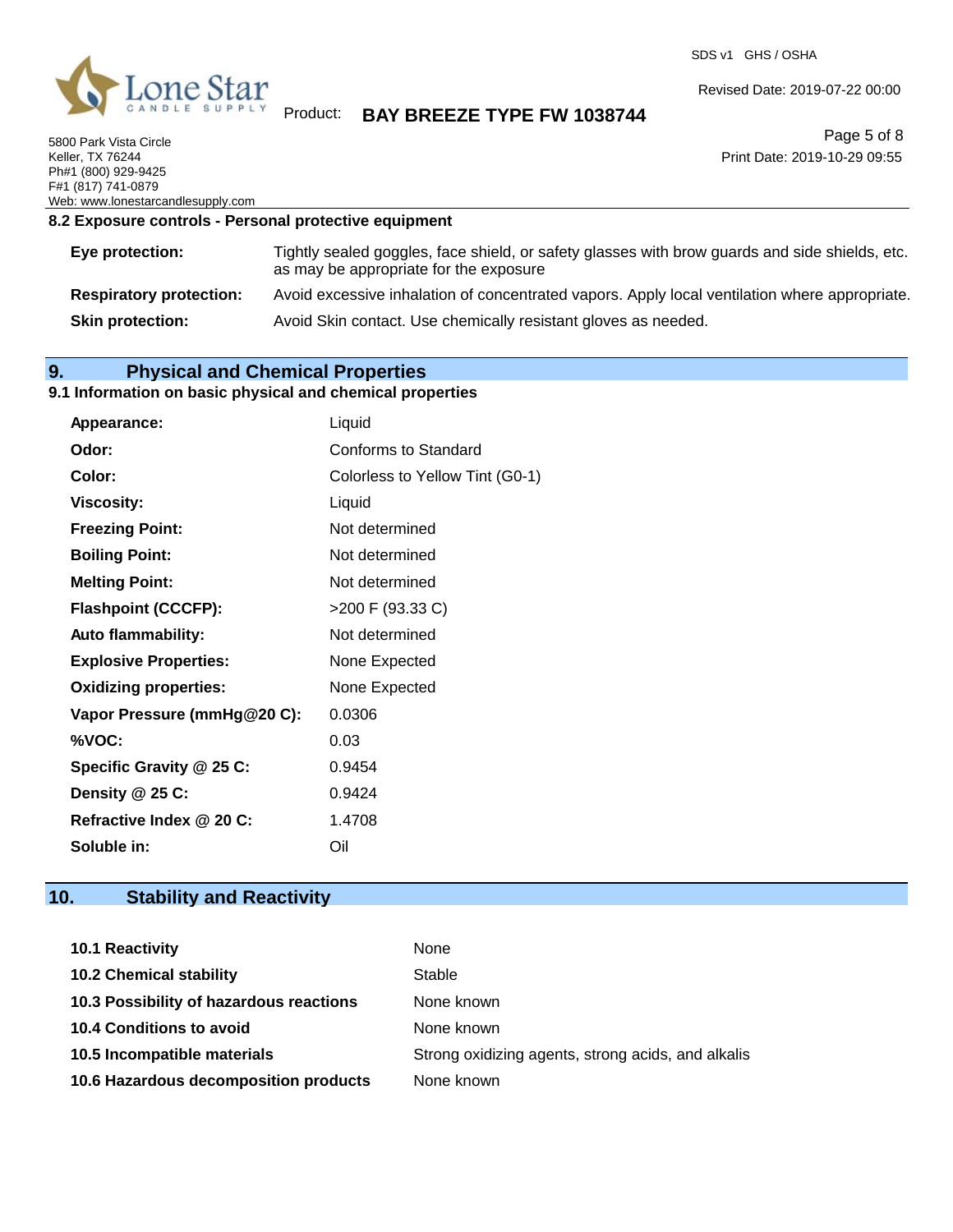

SDS v1 GHS / OSHA

Revised Date: 2019-07-22 00:00

Print Date: 2019-10-29 09:55

Page 6 of 8

5800 Park Vista Circle Keller, TX 76244 Ph#1 (800) 929-9425 F#1 (817) 741-0879 Web: www.lonestarcandlesupply.com

## **11. Toxicological Information**

## **11.1 Toxicological Effects**

Acute Toxicity Estimates (ATEs) based on the individual Ingredient Toxicity Data utilizing the "Additivity Formula"

| Acute toxicity - Oral - (Rat) mg/kg                | (LD50: 4199.0546) May be harmful if swallowed            |
|----------------------------------------------------|----------------------------------------------------------|
| Acute toxicity - Dermal - (Rabbit) mg/kg           | Not classified - the classification criteria are not met |
| Acute toxicity - Inhalation - (Rat) mg/L/4hr       | (LD50: 72.7320) May be harmful if inhaled                |
| <b>Skin corrosion / irritation</b>                 | May be harmful if inhaled                                |
| Serious eye damage / irritation                    | Causes serious eye irritation                            |
| <b>Respiratory sensitization</b>                   | Not classified - the classification criteria are not met |
| <b>Skin sensitization</b>                          | May cause an allergic skin reaction                      |
| <b>Germ cell mutagenicity</b>                      | Not classified - the classification criteria are not met |
| Carcinogenicity                                    | Not classified - the classification criteria are not met |
| <b>Reproductive toxicity</b>                       | Suspected of damaging fertility or the unborn child      |
| Specific target organ toxicity - single exposure   | Not classified - the classification criteria are not met |
| Specific target organ toxicity - repeated exposure | Not classified - the classification criteria are not met |
| <b>Aspiration hazard</b>                           | Not classified - the classification criteria are not met |

## **12. Ecological Information**

**12.1 Toxicity**

| <b>Acute acquatic toxicity</b>     | Not classified - the classification criteria are not met |
|------------------------------------|----------------------------------------------------------|
| <b>Chronic acquatic toxicity</b>   | Toxic to aquatic life with long lasting effects          |
| <b>Toxicity Data on soil</b>       | no data available                                        |
| <b>Toxicity on other organisms</b> | no data available                                        |
| 12.2 Persistence and degradability | no data available                                        |
| 12.3 Bioaccumulative potential     | no data available                                        |
| 12.4 Mobility in soil              | no data available                                        |
| 12.5 Other adverse effects         | no data available                                        |

#### **13. Disposal Conditions**

### **13.1 Waste treatment methods**

Do not allow product to reach sewage systems. Dispose of in accordance with all local and national regulations. Send to a licensed waste management company.The product should not be allowed to enter drains, water courses or the soil. Do not contaminate ponds, waterways or ditches with chemical or used container.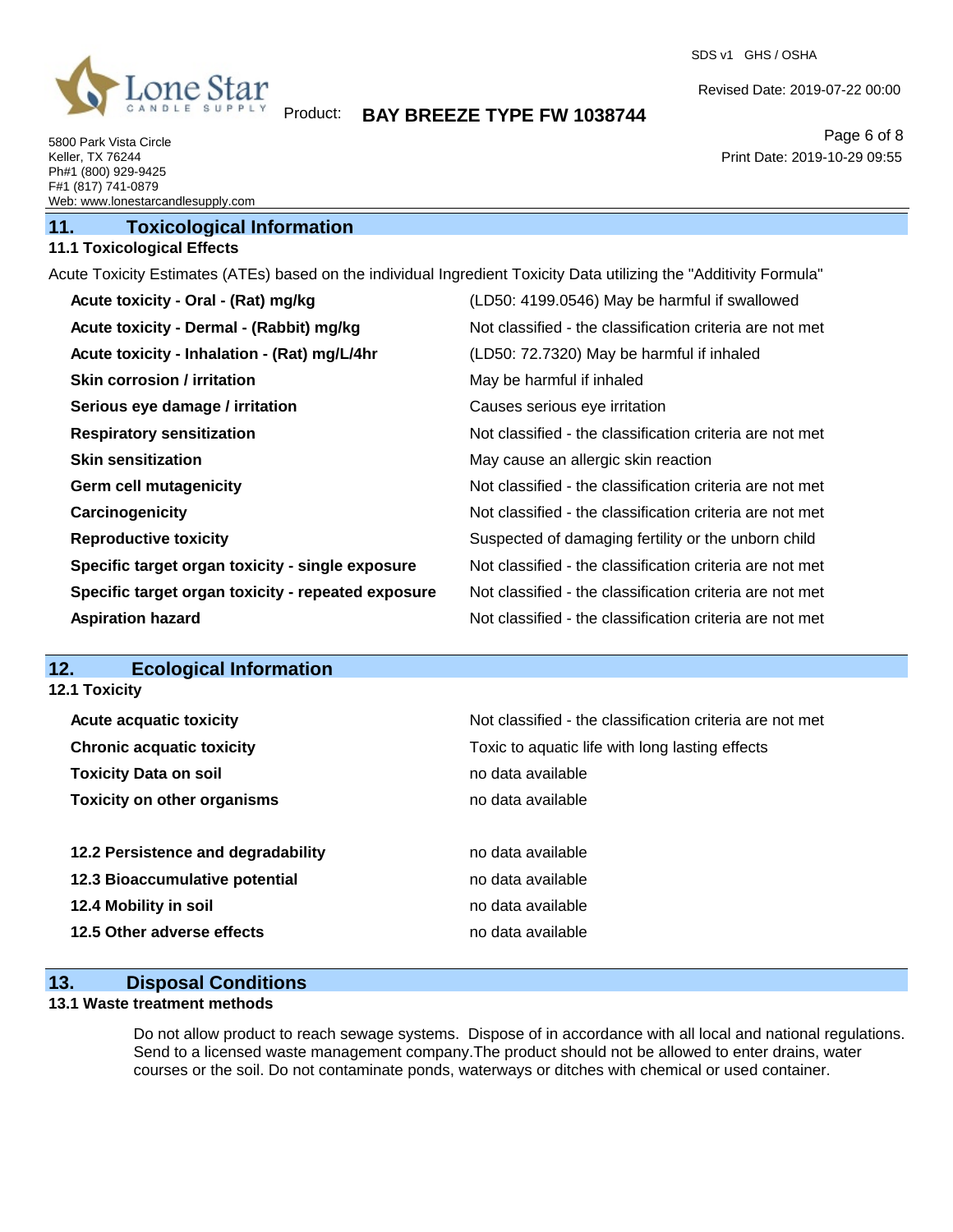

SDS v1 GHS / OSHA

Revised Date: 2019-07-22 00:00

Print Date: 2019-10-29 09:55

Page 7 of 8

Product: **BAY BREEZE TYPE FW 1038744**

5800 Park Vista Circle Keller, TX 76244 Ph#1 (800) 929-9425 F#1 (817) 741-0879 Web: www.lonestarcandlesupply.com

## **14. Transport Information**

| <b>Marine Pollutant</b>                                       | Yes. Ingredient of greatest environmental impact:<br>5989-27-5 : (2 - 5 %) : Limonene |              |                                     |                 |               |
|---------------------------------------------------------------|---------------------------------------------------------------------------------------|--------------|-------------------------------------|-----------------|---------------|
| <b>Regulator</b>                                              |                                                                                       | <b>Class</b> | <b>Pack Group</b>                   | <b>Sub Risk</b> | UN-nr.        |
| U.S. DOT (Non-Bulk)                                           |                                                                                       |              | Not Regulated - Not Dangerous Goods |                 |               |
| Chemicals NOI                                                 |                                                                                       |              |                                     |                 |               |
| <b>ADR/RID (International Road/Rail)</b>                      |                                                                                       |              |                                     |                 |               |
| <b>Environmentally Hazardous</b><br>Substance, Liquid, n.o.s. |                                                                                       | 9            | Ш                                   |                 | <b>UN3082</b> |
| <b>IATA (Air Cargo)</b>                                       |                                                                                       |              |                                     |                 |               |
| <b>Environmentally Hazardous</b><br>Substance, Liquid, n.o.s. |                                                                                       | 9            | Ш                                   |                 | <b>UN3082</b> |
| IMDG (Sea)                                                    |                                                                                       |              |                                     |                 |               |
| <b>Environmentally Hazardous</b><br>Substance, Liquid, n.o.s. |                                                                                       | 9            | Ш                                   |                 | <b>UN3082</b> |

| 15.<br><b>Regulatory Information</b>      |                                                              |
|-------------------------------------------|--------------------------------------------------------------|
| <b>U.S. Federal Regulations</b>           |                                                              |
| <b>TSCA (Toxic Substance Control Act)</b> | All components of the substance/mixture are listed or exempt |
| 40 CFR(EPCRA, SARA, CERCLA and CAA)       | This product contains NO components of concern.              |
| <b>U.S. State Regulations</b>             |                                                              |
| <b>California Proposition 65 Warning</b>  | This product contains the following components:              |
| 123-35-3(NF 204-622-5 0.01 - 0.1%         | beta-Myrcene (Natural Source)                                |
| <b>Canadian Regulations</b>               |                                                              |
| <b>DSL</b>                                | 100.00% of the components are listed or exempt.              |

# **16. Other Information**

#### **GHS H-Statements referred to under section 3 and not listed in section 2**

| H226 : Flammable liquid and vapour                          | H227 : Combustible liquid                                |
|-------------------------------------------------------------|----------------------------------------------------------|
| H302 : Harmful if swallowed                                 | H304 : May be fatal if swallowed and enters airways      |
| H313 : May be harmful in contact with skin                  | H316 : Causes mild skin irritation                       |
| H317 : May cause an allergic skin reaction                  | H319 : Causes serious eye irritation                     |
| H320 : Causes eye irritation                                | H400 : Very Toxic to aquatic life                        |
| H401 : Toxic to aquatic life                                | H402 : Harmful to aquatic life                           |
| H410 : Very toxic to aquatic life with long lasting effects | H412 : Harmful to aquatic life with long lasting effects |
| <b>Total Fractional Values</b>                              | <b>Risk</b>                                              |
| (TFV) Risk                                                  | (TFV)                                                    |
| (68.75) Acute Toxicity Inhalation, Category 5               | (22.81) Aquatic Chronic Toxicity, Category 3             |
| (18.00) Sensitization, Skin, Category 1A                    | (6.00) Sensitization, Skin, Category 1B                  |
| (2.23) Aquatic Chronic Toxicity, Category 2                 | (2.14) Skin Corrosion/Irritation, Category 3             |